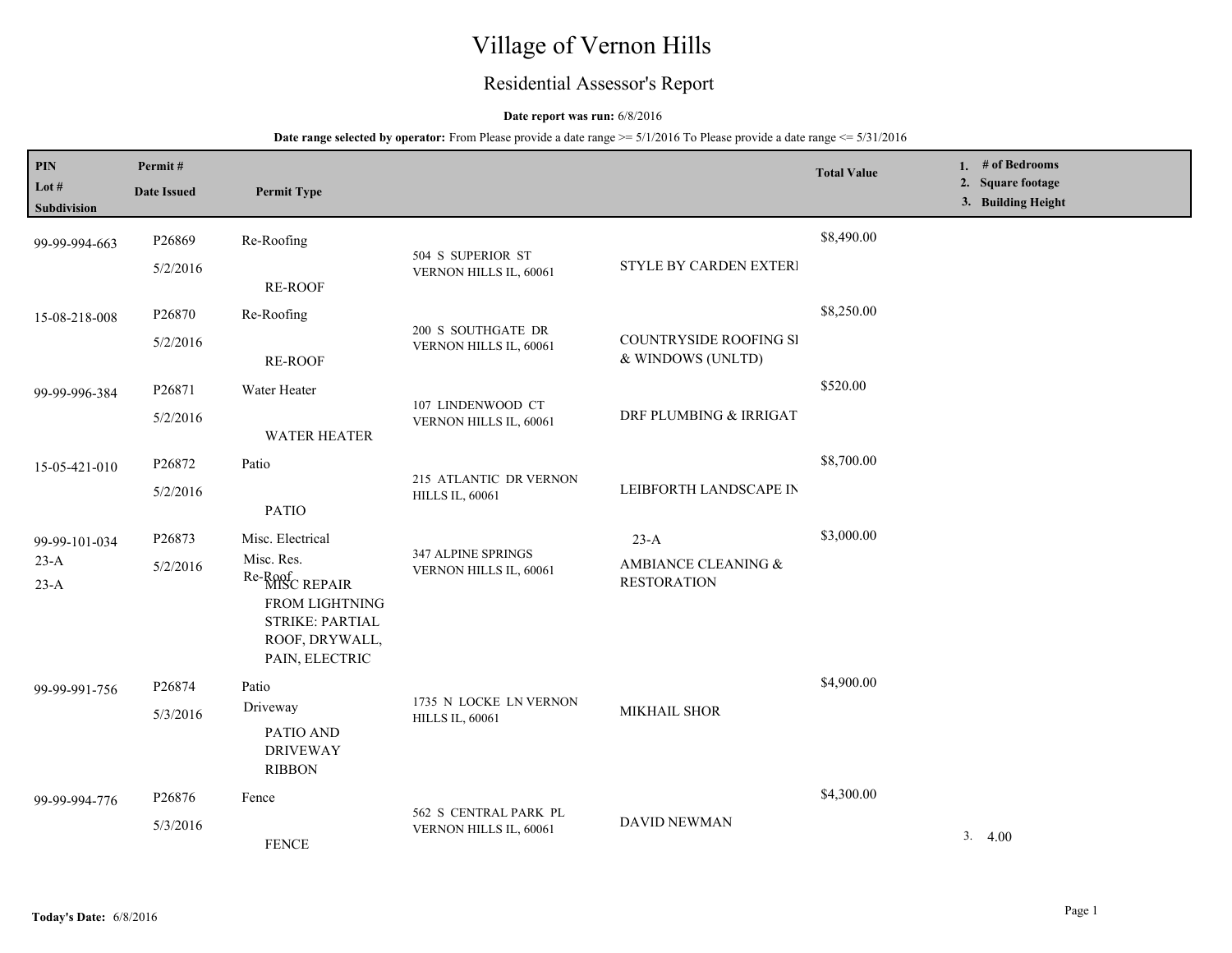| PIN<br>Lot #<br>Subdivision                            | Permit#<br><b>Date Issued</b>  | <b>Permit Type</b>                                                                                                                                                                                                                                                                                          |                                                  |                                | <b>Total Value</b> | 1. $#$ of Bedrooms<br>2. Square footage<br>3. Building Height |
|--------------------------------------------------------|--------------------------------|-------------------------------------------------------------------------------------------------------------------------------------------------------------------------------------------------------------------------------------------------------------------------------------------------------------|--------------------------------------------------|--------------------------------|--------------------|---------------------------------------------------------------|
| 15-04-101-034                                          | P26877<br>5/3/2016             | Driveway/Slab<br>driveway & enlarge,<br>walk, stoop                                                                                                                                                                                                                                                         | 22 WARRINGTON RD<br>VERNON HILLS IL, 60061       | CHRIS GLUCK                    | \$6,000.00         |                                                               |
| 99-99-992-250                                          | P26878<br>5/4/2016             | Driveway/Slab<br><b>DRIVEWAY</b>                                                                                                                                                                                                                                                                            | 210 E RANNEY AV VERNON<br><b>HILLS IL, 60061</b> | <b>JAIME HERBST</b>            | \$3,100.00         |                                                               |
| 99-99-991-775                                          | P26879<br>5/4/2016             | Driveway/Slab<br><b>DRIVEWAY</b>                                                                                                                                                                                                                                                                            | 1756 N ST. ANDREW DR<br>VERNON HILLS IL, 60061   | <b>JOHN O'NEIL</b>             | \$2,000.00         |                                                               |
| 99-99-100-057<br><b>BLDG 7-4</b><br>SHADOW CREEK POD B | P <sub>26880</sub><br>5/4/2016 | Misc. Residential<br><b>RECONSTRUCTION</b><br>& REPAIRS TO<br><b>INTERIOR OF</b><br>HOME AS<br>REQUIRED TO FIX<br><b>WATER DAMAGE</b><br><b>FROM BROKEN</b><br>PIPE. INCLUDE<br>DRYWALL, PAINT,<br>FLOORING, TRIM,<br>PLUMBING PIPE,<br><b>FIX</b><br>& TRIM & EKLECT<br><b>TRIM AND</b><br><b>FIXTURES</b> | 394 W SHADOW CREEK DR<br>VERNON HILLS IL, 60061  | BLDG 7-<br>PHOENIX RESTORATION | \$103,478.00       |                                                               |
| 15-04-303-057                                          | P26884<br>5/4/2016             | Fence<br><b>FENCE</b>                                                                                                                                                                                                                                                                                       | 23 HARBOR CT VERNON<br><b>HILLS IL, 60061</b>    | DEBORAH KUBACKI                | \$3,000.00         |                                                               |
| 15-04-305-016                                          | P26885<br>5/4/2016             | Water Heater<br><b>WATER HEATER</b>                                                                                                                                                                                                                                                                         | 112 AUSTIN CT VERNON<br><b>HILLS IL, 60061</b>   | <b>MARK FRIEDMAN</b>           | \$3,000.00         |                                                               |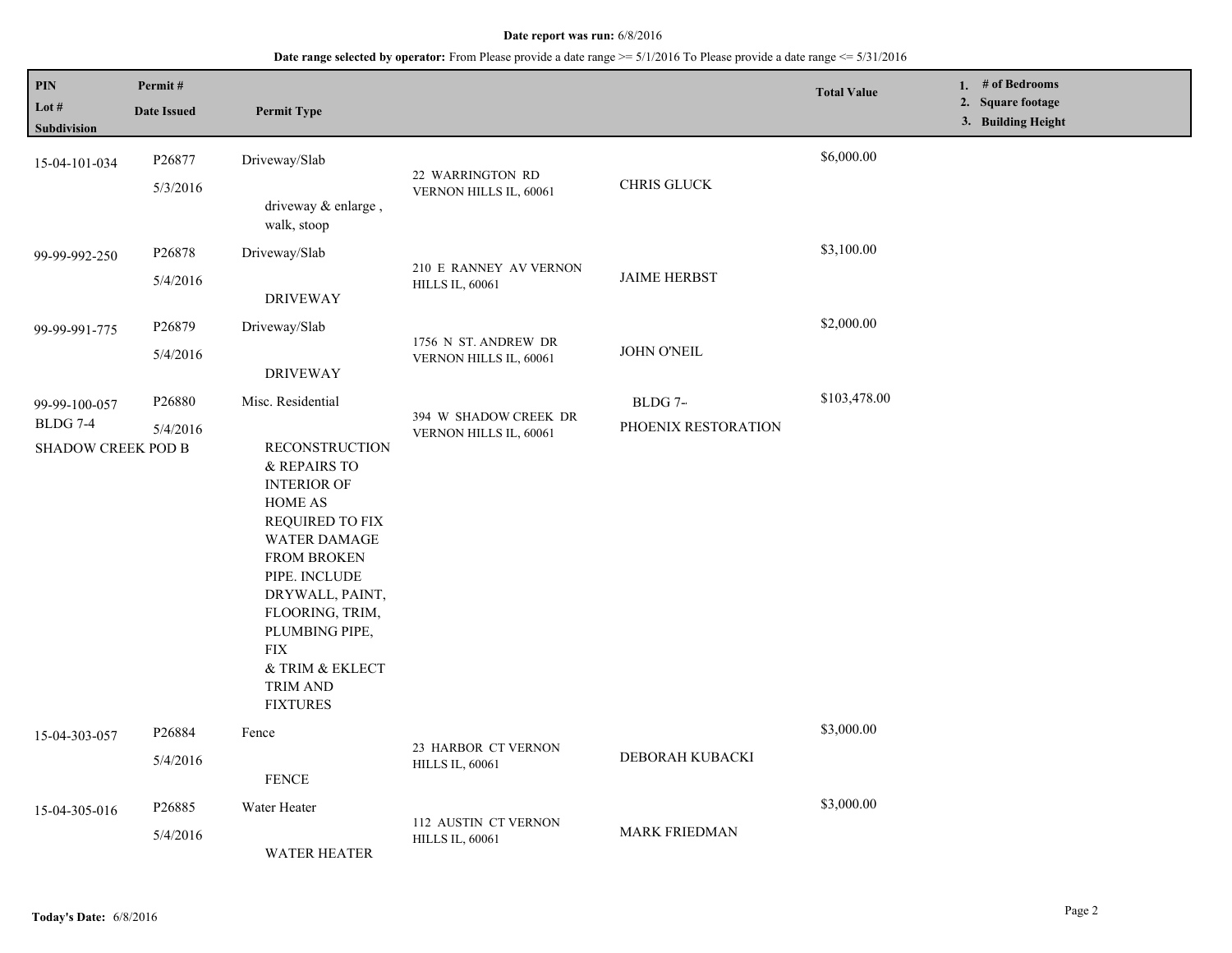| <b>PIN</b><br>Lot $#$<br><b>Subdivision</b> | Permit#<br><b>Date Issued</b> | <b>Permit Type</b>                               |                                                |                                        | <b>Total Value</b> | 1. # of Bedrooms<br>2. Square footage<br>3. Building Height |
|---------------------------------------------|-------------------------------|--------------------------------------------------|------------------------------------------------|----------------------------------------|--------------------|-------------------------------------------------------------|
| 15-08-404-003                               | P26886                        | Re-Roofing                                       | 427 CHESTERFIELD LN                            |                                        | \$7,600.00         |                                                             |
|                                             | 5/4/2016                      | <b>RE-ROOF</b>                                   | VERNON HILLS IL, 60061                         | TOTAL CONSTRUCTION<br>CONCEPTS (UNLTD) |                    |                                                             |
| 15-06-414-019                               | P26887                        | Fence                                            |                                                |                                        | \$3,200.00         |                                                             |
|                                             | 5/5/2016                      | <b>FENCE</b>                                     | 128 N SOUTHFIELD DR<br>VERNON HILLS IL, 60061  | <b>ARUN JAGASIA</b>                    |                    | 3. 5.00                                                     |
| 15-06-402-024                               | P26889                        | Fence                                            |                                                |                                        | \$4,500.00         |                                                             |
|                                             | 5/5/2016                      | <b>FENCE</b>                                     | 1040 W DEARBORN LN<br>VERNON HILLS IL, 60061   | <b>LINAS ORENTAS</b>                   |                    | 3.4.50                                                      |
| 11-32-407-016                               | P26890                        | Deck                                             |                                                |                                        | \$6,400.00         |                                                             |
|                                             | 5/5/2016                      | $\rm{DECK}$                                      | 226 COLONY CT VERNON<br><b>HILLS IL, 60061</b> | <b>AMERICAN DECK</b>                   |                    | 3.14.00                                                     |
| 99-99-999-326                               | P26891                        | Patio                                            |                                                |                                        | \$10,215.00        |                                                             |
|                                             | 5/5/2016                      | <b>PATIO</b>                                     | 1672 N HAIG POINT LN<br>VERNON HILLS IL, 60061 | SEASONAL LANDSCAPE<br><b>SOLUTIONS</b> |                    |                                                             |
| 15-05-414-013                               | P26894                        | Fence                                            |                                                |                                        | \$6,300.00         |                                                             |
|                                             | 5/5/2016                      | <b>FENCE</b>                                     | 12 MONTAUK LN VERNON<br><b>HILLS IL, 60061</b> | TINA KRIZMANICH                        |                    | 3.4.00                                                      |
| 99-99-995-871                               | P26895                        | Misc. Residential                                |                                                |                                        | \$68,456.00        |                                                             |
|                                             | 5/5/2016                      | <b>FIRE DAMAGE</b>                               | 931 ANN ARBOR LN<br>VERNON HILLS IL, 60061     | THE RESTORATION GROUP                  |                    |                                                             |
| 99-99-994-696                               | P26897                        | Misc. Residential                                |                                                |                                        | \$15,000.00        |                                                             |
|                                             | 5/6/2016                      | <b>BASEMENT: FULL</b><br><b>BATH: 3 FIXTURES</b> | 511 W SYCAMORE ST<br>VERNON HILLS IL, 60061    | <b>SREE KALYAN BOBBA</b>               |                    |                                                             |
| 15-05-419-013                               | P26898                        | Fence                                            |                                                |                                        | \$1,386.00         |                                                             |
|                                             | 5/6/2016                      | <b>FENCE</b>                                     | 307 ALMOND CT VERNON<br><b>HILLS IL, 60061</b> | WOODMASTER FENCE                       |                    | 3.4.00                                                      |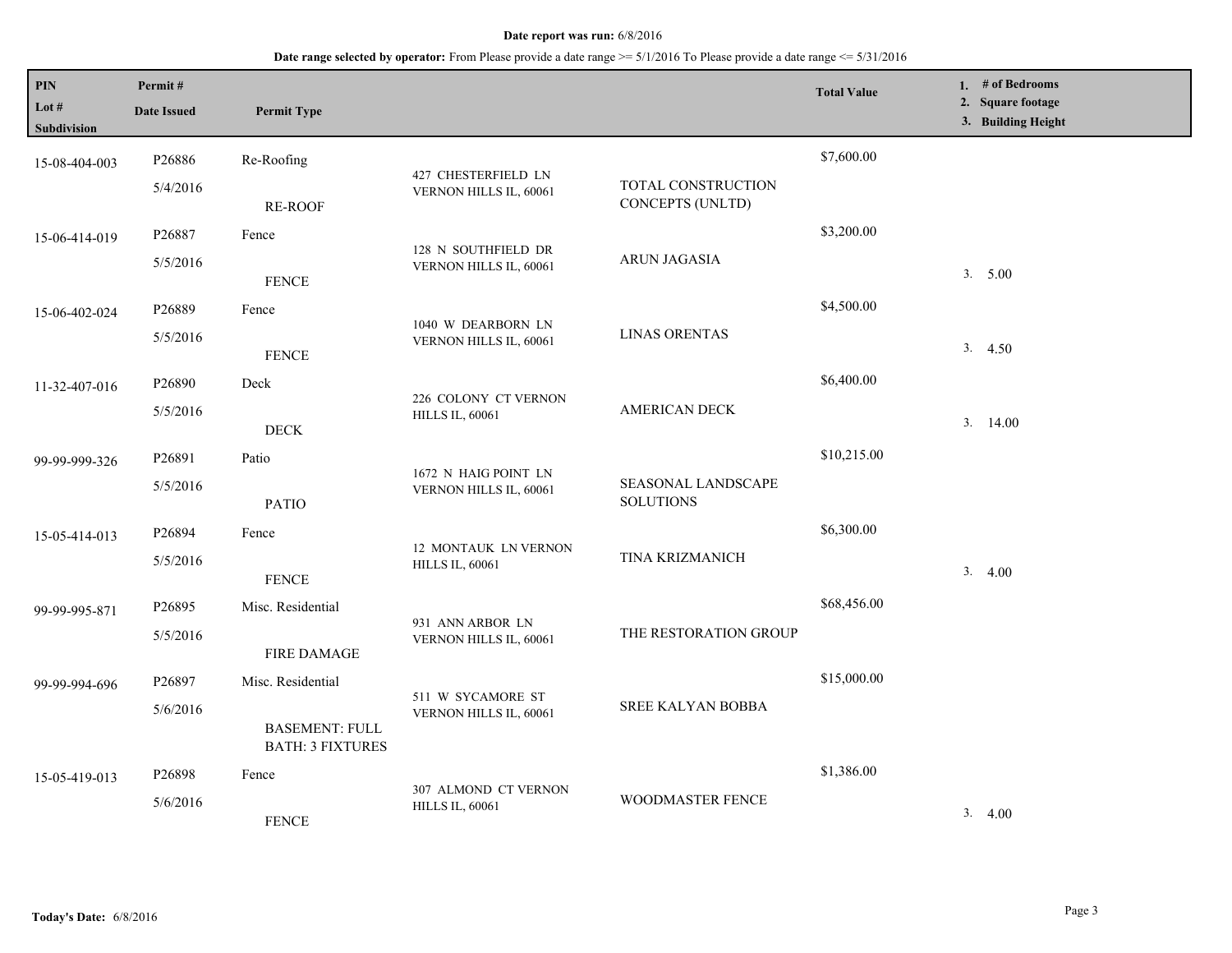| PIN<br>Lot $#$<br>Subdivision                                | Permit#<br><b>Date Issued</b>   | <b>Permit Type</b>                                                                               |                                                 |                                            | <b>Total Value</b> | 1. # of Bedrooms<br>2. Square footage<br>3. Building Height |
|--------------------------------------------------------------|---------------------------------|--------------------------------------------------------------------------------------------------|-------------------------------------------------|--------------------------------------------|--------------------|-------------------------------------------------------------|
| 15-08-408-010                                                | P26901<br>5/9/2016              | Sewer Repair<br><b>SEWER REPAIR</b>                                                              | 340 HADDON CIR VERNON<br><b>HILLS IL, 60061</b> | <b>CAPPS PLUMBING</b>                      | \$4,500.00         |                                                             |
| 15-05-426-004                                                | P26902<br>5/9/2016              | Re-Roofing<br><b>REROOF</b>                                                                      | 307 ALBERT DR VERNON<br><b>HILLS IL, 60061</b>  | <b>EXTERIORS BY DESIGN</b><br>CONSTRUCTION | \$5,135.00         |                                                             |
| 99-99-999-566<br>LOT <sub>41</sub><br><b>GREGG'S LANDING</b> | P26903<br>5/9/2016              | Water Heater<br><b>WATER HEATER</b>                                                              | 1544 N HAIG POINT LN<br>VERNON HILLS IL, 60061  | LOT $41$ 17<br>ALL STAR PLUMBING           | \$700.00           |                                                             |
| 15-08-218-010                                                | P26904<br>5/9/2016              | Re-Roofing<br><b>REROOF</b>                                                                      | 180 S SOUTHGATE DR<br>VERNON HILLS IL, 60061    | <b>SCOTT S PINE</b>                        | \$7,466.00         |                                                             |
| 15-08-204-031                                                | P <sub>26905</sub><br>5/10/2016 | Fence<br><b>FENCE</b>                                                                            | 108 MEMPHIS PL VERNON<br><b>HILLS IL, 60061</b> | <b>ANTHONY TYMARSKY</b>                    | \$750.00           | 3. 6.00                                                     |
| 15-04-303-035                                                | P26906<br>5/10/2016             | Misc. Residential<br><b>INSTALL LARGER</b><br><b>KITCHEN</b><br>WINDOW, UPDATE<br><b>KITCHEN</b> | 204 MELODY LN VERNON<br><b>HILLS IL, 60061</b>  | <b>RDS BUILDERS</b>                        | \$20,000.00        |                                                             |
| 99-99-101-581<br>POD 18, LOT 15                              | P <sub>26908</sub><br>5/10/2016 | Patio<br>PATIO (WRONG<br>ADDRESS APPLIED<br>FOR. PERMIT HAS<br><b>BEEN VOIDED)</b>               | 1744 LAKE CHARLES<br>VERNON HILLS IL, 60061     | V & A LANDSCAPING                          |                    |                                                             |
| 15-05-419-004                                                | P <sub>26909</sub><br>5/11/2016 | Fence<br><b>FENCE</b>                                                                            | 300 ANGELA CT VERNON<br><b>HILLS IL, 60061</b>  | <b>SCOTT HEROD</b>                         | \$4,490.00         | 3.600                                                       |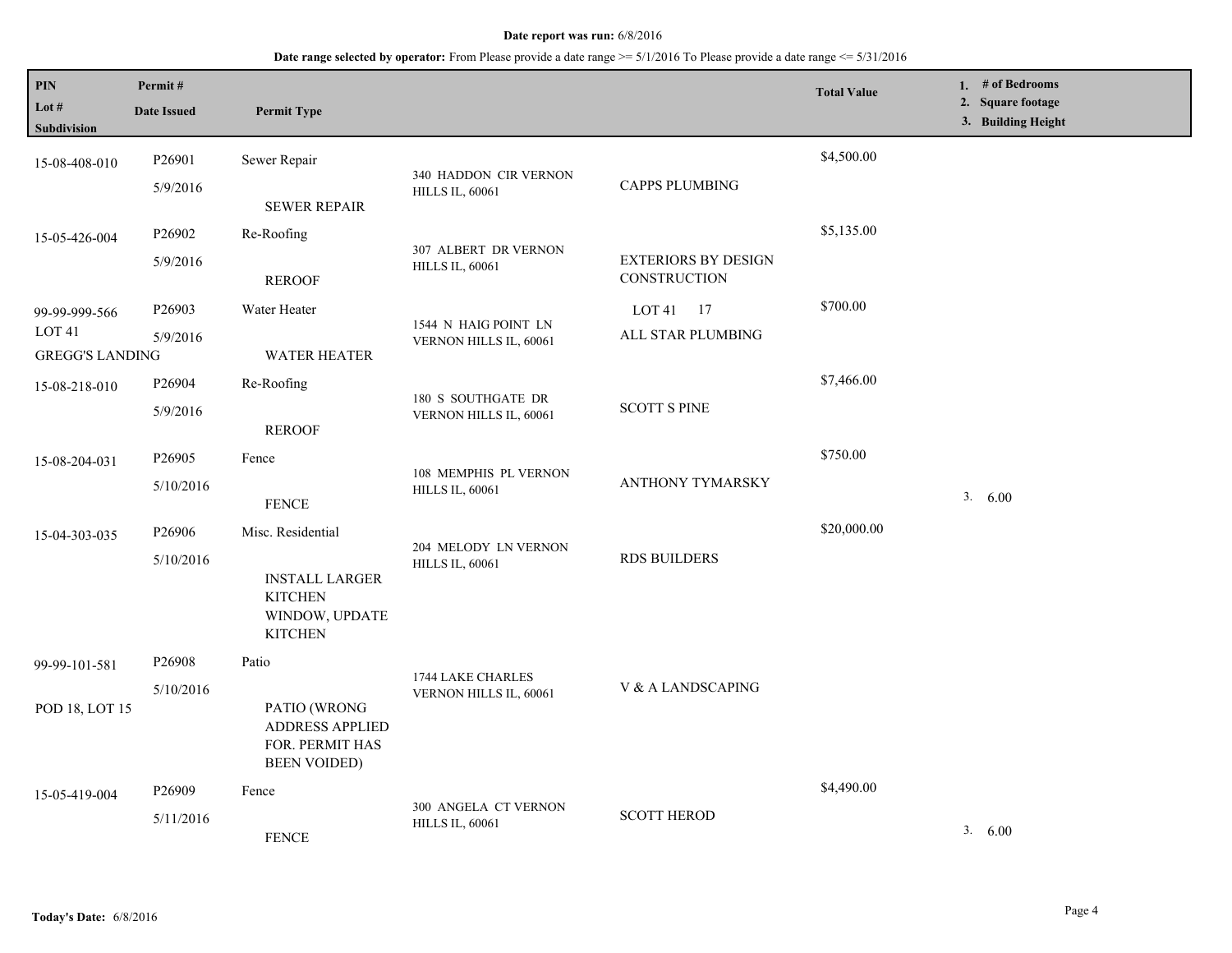| PIN<br>Lot #<br>Subdivision                     | Permit#<br><b>Date Issued</b> | <b>Permit Type</b>                                      |                                                    |                                                 | <b>Total Value</b> | 1. # of Bedrooms<br>2. Square footage<br>3. Building Height |
|-------------------------------------------------|-------------------------------|---------------------------------------------------------|----------------------------------------------------|-------------------------------------------------|--------------------|-------------------------------------------------------------|
| 15-08-213-015                                   | P26911                        | Re-Roofing                                              |                                                    |                                                 | \$9,075.00         |                                                             |
|                                                 | 5/11/2016                     | <b>REROOF</b>                                           | 330 CHESTERFIELD LN<br>VERNON HILLS IL, 60061      | C LOMBARDO INSTALLATI                           |                    |                                                             |
| 15-05-425-007                                   | P <sub>26912</sub>            | Fence                                                   |                                                    |                                                 | \$7,350.00         |                                                             |
|                                                 | 5/12/2016                     | <b>FENCE</b>                                            | 211 ALBERT DR VERNON<br><b>HILLS IL, 60061</b>     | <b>SHOGREN FENCE/PEERLES:</b>                   |                    | 3. 5.00                                                     |
| 15-05-405-043                                   | P26913                        | Re-Roofing                                              |                                                    |                                                 | \$7,650.00         |                                                             |
|                                                 | 5/12/2016                     | <b>REROOF</b>                                           | 212 ANNAPOLIS DR<br>VERNON HILLS IL, 60061         | <b>J &amp; K HOME IMPROVEMENT</b>               |                    |                                                             |
| 15-05-203-020                                   | P <sub>26914</sub>            | Re-Roofing                                              |                                                    |                                                 | \$10,341.00        |                                                             |
|                                                 | 5/12/2016                     | <b>RE-ROOF</b>                                          | 423 APPLETON DR VERNON<br><b>HILLS IL, 60061</b>   | <b>KENNETH M FISHER</b><br>ALL AMERICAN ROOFING |                    |                                                             |
| 15-06-404-022                                   | P <sub>26915</sub>            | Re-Roofing                                              |                                                    |                                                 | \$15,261.00        |                                                             |
|                                                 | 5/13/2016                     | Siding<br><b>REROOF/SIDING</b>                          | 1085 W WARREN LN<br>VERNON HILLS IL, 60061         | OHS CONSTRUCTION                                |                    |                                                             |
| 15-07-208-017                                   | P26916                        | Driveway/Slab                                           |                                                    |                                                 | \$2,400.00         |                                                             |
|                                                 | 5/13/2016                     | <b>DRIVEWAY</b>                                         | 54 S ST. CLAIR LN VERNON<br><b>HILLS IL, 60061</b> | <b>ARTHUR BODNER</b>                            |                    |                                                             |
| 15-08-202-051                                   | P <sub>26917</sub>            | Re-Roofing                                              |                                                    |                                                 | \$7,460.00         |                                                             |
|                                                 | 5/13/2016                     | <b>REROOF</b>                                           | 130 MARIMAC LN VERNON<br><b>HILLS IL, 60061</b>    | JOHN KAROLCZAK                                  |                    |                                                             |
| 99-99-993-699                                   | P26918                        | Siding/Soffit/Fascia                                    |                                                    |                                                 | \$2,200.00         |                                                             |
|                                                 | 5/13/2016                     | SIDING - ABOVE<br><b>GARAGE &amp; FRONT</b><br>OF HOUSE | 336 HADDON CIR VERNON<br><b>HILLS IL, 60061</b>    | <b>ROGER OSTROVSKY</b>                          |                    |                                                             |
| 11-29-201-098                                   | P <sub>26919</sub>            | Water Heater                                            |                                                    | 5                                               | \$1,000.00         |                                                             |
| $\mathfrak{H}$<br><b>GREGG'S LANDING POD 13</b> | 5/16/2016                     | <b>WATER HEATER</b>                                     | 2111 N BEAVER CREEK DR<br>VERNON HILLS IL, 60061   | CARI GOLDBERG                                   |                    |                                                             |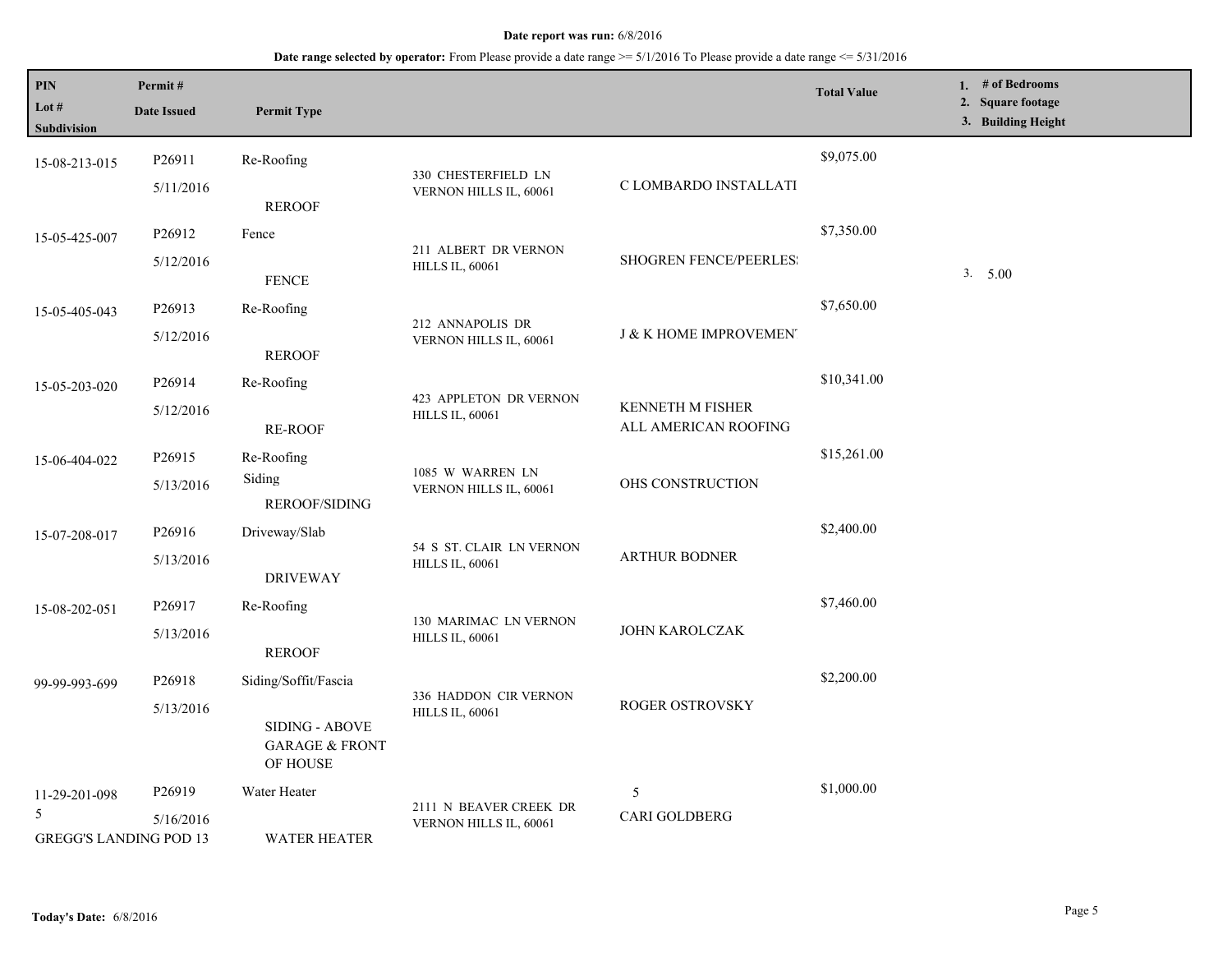| <b>PIN</b><br>Lot $#$<br>Subdivision | Permit#<br><b>Date Issued</b> | <b>Permit Type</b>                                 |                                                  |                                         | <b>Total Value</b> | 1. # of Bedrooms<br>2. Square footage<br>3. Building Height |
|--------------------------------------|-------------------------------|----------------------------------------------------|--------------------------------------------------|-----------------------------------------|--------------------|-------------------------------------------------------------|
| 99-99-996-704                        | P26920<br>5/16/2016           | Re-Roofing                                         | 291 E HURON ST VERNON<br><b>HILLS IL, 60061</b>  | STYLE BY CARDEN EXTERI                  | \$11,191.00        |                                                             |
|                                      |                               | <b>REROOF</b>                                      |                                                  |                                         |                    |                                                             |
| 99-99-992-974                        | P26921                        | Re-Roofing                                         | 296 E HURON ST VERNON                            |                                         | \$14,158.00        |                                                             |
|                                      | 5/16/2016                     | <b>REROOF</b>                                      | <b>HILLS IL, 60061</b>                           | STYLE BY CARDEN EXTERI                  |                    |                                                             |
| 15-09-104-034                        | P26922                        | Re-Roofing                                         |                                                  |                                         | \$10,800.00        |                                                             |
|                                      | 5/16/2016                     | <b>REROOF</b>                                      | 180 S OLD CREEK RD<br>VERNON HILLS IL, 60061     | BEST-4-U INC                            |                    |                                                             |
| 15-05-419-016                        | P26923                        | Fence                                              | 301 ALMOND CT VERNON                             |                                         | \$3,400.00         |                                                             |
|                                      | 5/16/2016                     | <b>FENCE</b>                                       | <b>HILLS IL, 60061</b>                           | <b>MASATO SUZUKI</b>                    |                    | 3. 5.00                                                     |
| 15-08-214-002                        | P26924                        | Driveway/Slab                                      |                                                  |                                         | \$2,850.00         |                                                             |
|                                      | 5/16/2016                     | <b>DRIVEWAY</b>                                    | 387 CAMDEN PL VERNON<br><b>HILLS IL, 60061</b>   | ROBERT GIRON                            |                    |                                                             |
| 15-08-410-004                        | P26925                        | Fence                                              |                                                  |                                         | \$3,600.00         |                                                             |
|                                      | 5/16/2016                     | <b>FENCE</b>                                       | 107 SUSSEX CIR VERNON<br><b>HILLS IL, 60061</b>  | <b>RICK BINDER</b>                      |                    |                                                             |
| 15-05-425-007                        | P26926                        | Patio                                              |                                                  |                                         | \$10,975.00        |                                                             |
|                                      | 5/17/2016                     | PATIO, SIDEWALK,<br>STOOP, FIRE PIT                | 211 ALBERT DR VERNON<br><b>HILLS IL, 60061</b>   | XCLUSIVE CONCRETE & BI<br><b>PAVING</b> |                    |                                                             |
| 99-99-992-557                        | P26927                        | Re-Roofing                                         | WILLIAMSON PROPERTY M                            |                                         | \$13,900.00        |                                                             |
|                                      | 5/17/2016                     | <b>REROOFING</b><br>229-239 CT<br><b>SHOREWOOD</b> | 229 COURT OF SHOREWOOD<br>VERNON HILLS IL, 60061 | TRAVER CONSTRUCTION, I<br>(LTD)         |                    |                                                             |
| 15-09-103-024                        | P26928                        | Deck                                               | 115 DEERPATH DR VERNON                           |                                         | \$4,980.00         |                                                             |
|                                      | 5/17/2016                     | <b>DECK (USING</b><br><b>EXISTING PIERS)</b>       | <b>HILLS IL, 60061</b>                           | <b>GOOD NEWS CONSTRUCTION</b>           |                    |                                                             |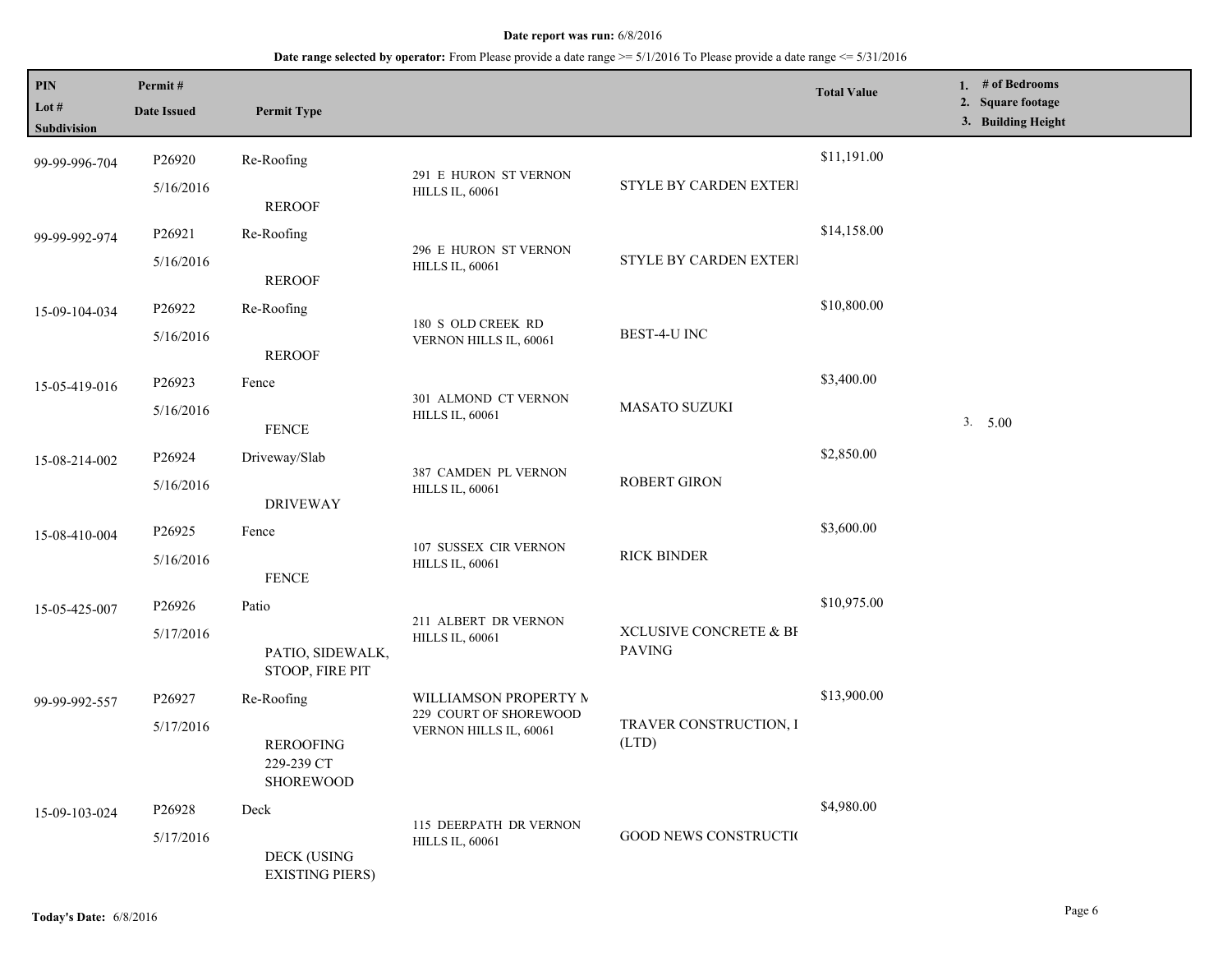| <b>PIN</b><br>Lot $#$<br>Subdivision | Permit#<br><b>Date Issued</b> | <b>Permit Type</b>                                                           |                                                      |                                            | <b>Total Value</b> | 1. $#$ of Bedrooms<br>2. Square footage<br>3. Building Height |
|--------------------------------------|-------------------------------|------------------------------------------------------------------------------|------------------------------------------------------|--------------------------------------------|--------------------|---------------------------------------------------------------|
| 99-99-991-884                        | P26929<br>5/17/2016           | Re-Roofing<br><b>REROOF</b>                                                  | 190 E RANNEY AV VERNON<br><b>HILLS IL, 60061</b>     | <b>EXESS EXTERIOR CORP</b>                 | \$8,000.00         |                                                               |
| 15-08-401-014                        | P26930<br>5/17/2016           | Fence<br><b>FENCE</b>                                                        | 343 SUTCLIFFE CIR VERNON<br><b>HILLS IL, 60061</b>   | <b>JOSEPH M TOMALAVAGE</b>                 | \$3,715.00         | 3. 5.00                                                       |
| 99-99-990-103                        | P26931<br>5/17/2016           | Misc. Residential<br>REMOVE &<br><b>REPLACE</b><br><b>BALCONY</b>            | 1002 POLK CT VERNON<br><b>HILLS IL, 60061</b>        | AMRON MAINTENANCE<br>SERVICES, INC.        | \$2,400.00         |                                                               |
| 99-99-990-196                        | P26932<br>5/17/2016           | Misc. Residential<br><b>REMOVE &amp;</b><br><b>REPLACE</b><br><b>BALCONY</b> | 1016 POLK CT VERNON<br><b>HILLS IL, 60061</b>        | <b>AMRON MAINTENANCE</b><br>SERVICES, INC. | \$2,400.00         |                                                               |
| 99-99-994-601                        | P26933<br>5/17/2016           | Misc. Residential<br>REMOVE &<br><b>REPLACE</b><br><b>BALCONY</b>            | 494 TYLER CT VERNON<br><b>HILLS IL, 60061</b>        | AMRON MAINTENANCE<br>SERVICES, INC.        | \$2,400.00         |                                                               |
| 99-99-994-563                        | P26934<br>5/17/2016           | Misc. Residential<br>REMOVE &<br><b>REPLACE</b><br><b>BALCONY</b>            | <b>482 TYLER CT VERNON</b><br><b>HILLS IL, 60061</b> | AMRON MAINTENANCE<br>SERVICES, INC.        | \$2,400.00         |                                                               |
| 99-99-994-546                        | P26935<br>5/17/2016           | Misc. Residential<br>REMOVE &<br><b>REPLACE</b><br><b>BALCONY</b>            | 476 TYLER CT VERNON<br><b>HILLS IL, 60061</b>        | <b>AMRON MAINTENANCE</b><br>SERVICES, INC. | \$2,400.00         |                                                               |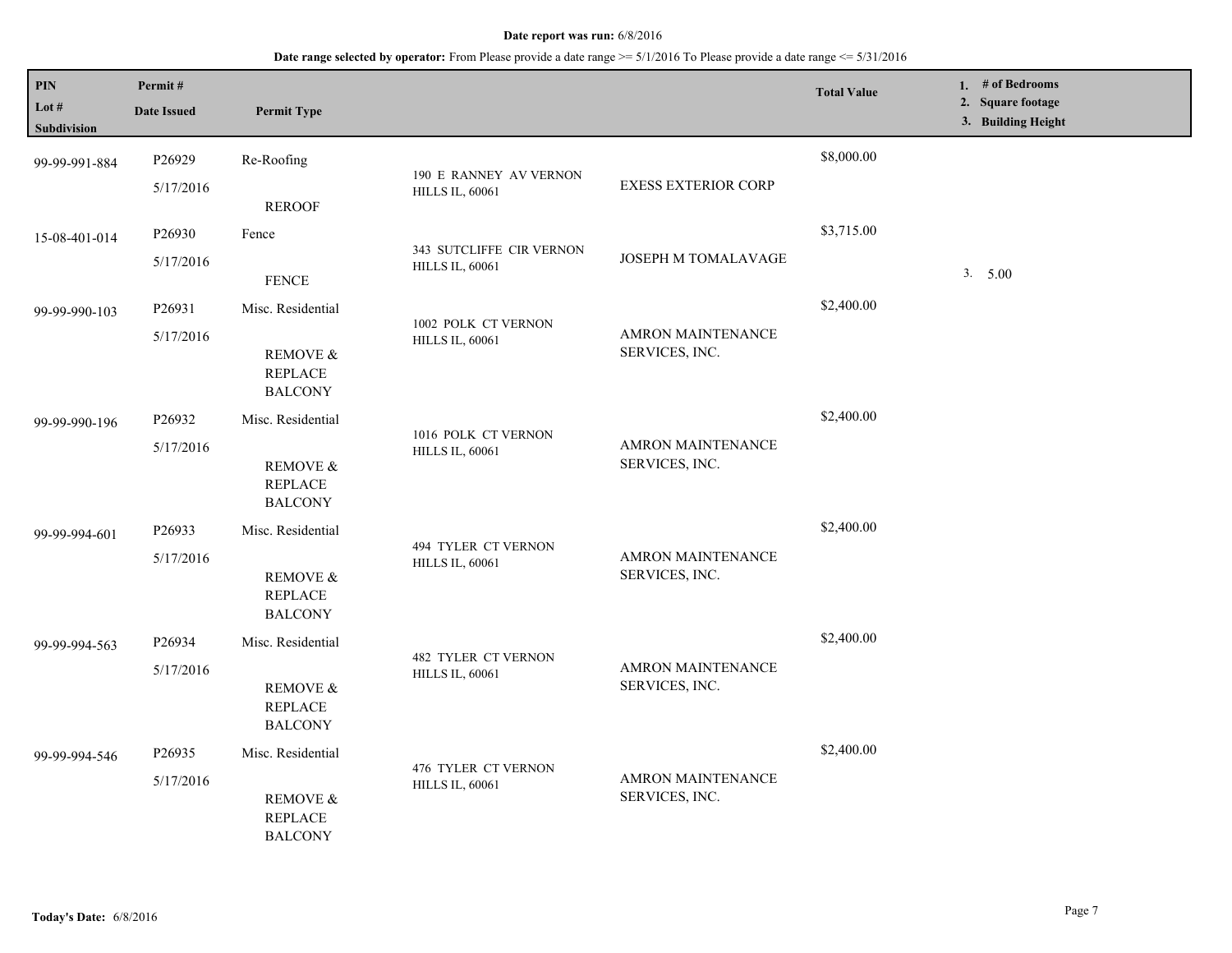| PIN<br>Lot $#$<br>Subdivision                                | Permit#<br><b>Date Issued</b>   | <b>Permit Type</b>                                                       |                                                        |                                                         | <b>Total Value</b> | 1. $#$ of Bedrooms<br>2. Square footage<br>3. Building Height |
|--------------------------------------------------------------|---------------------------------|--------------------------------------------------------------------------|--------------------------------------------------------|---------------------------------------------------------|--------------------|---------------------------------------------------------------|
| 15-05-410-006                                                | P26939<br>5/17/2016             | Re-Roofing                                                               | <b>14 AUBURN CT VERNON</b><br><b>HILLS IL, 60061</b>   | ALOHA CONSTRUCTION IN                                   | \$3,420.00         |                                                               |
| 15-04-305-040                                                | P26941<br>5/17/2016             | <b>RE-ROOF</b><br>Re-Roofing                                             | <b>6 ANNAPOLIS DR VERNON</b><br><b>HILLS IL, 60061</b> | <b>LOCAL ROOFING COMPAN'</b>                            | \$7,600.00         |                                                               |
| 15-05-203-023                                                | P26942<br>5/17/2016             | <b>REROOF</b><br>Fence                                                   | 508 ALEXANDRIA DR<br>VERNON HILLS IL, 60061            | (UNLTD)<br><b>STEVE KAUS</b>                            | \$2,550.00         | 3. 6.00                                                       |
| 99-99-991-143                                                | P26943<br>5/18/2016             | <b>FENCE</b><br>Furnace<br>Air<br><b>FURNACE AND A/C</b>                 | 1284 STREAMWOOD LN<br>VERNON HILLS IL, 60061           | ALLIED AIR CONDITIONING<br><b>HEATING</b>               | \$4,400.00         |                                                               |
| 99-99-999-317<br>LOT <sub>31</sub><br><b>GREGG'S LANDING</b> | P26945<br>5/18/2016             | Re-Roofing<br><b>REROOF</b>                                              | 211 E BALTUSROL DR<br>VERNON HILLS IL, 60061           | LOT 31 17<br>ADVOCATE CONTRACTING<br><b>RESTORATION</b> | \$9,570.00         |                                                               |
| 15-06-401-017                                                | P <sub>26946</sub><br>5/18/2016 | Fence<br><b>FENCE</b>                                                    | 192 MONTEITH CT VERNON<br><b>HILLS IL, 60061</b>       | <b>ACTION FENCE COMPANY</b>                             | \$8,588.00         |                                                               |
| 99-99-991-451                                                | P26948<br>5/18/2016             | Parking Lot<br><b>COMMON ROAD</b><br>AT 1421-1427<br><b>SUTTON COURT</b> | 1421 SUTTON CT VERNON<br><b>HILLS IL, 60061</b>        | <b>RABINE PAVING</b>                                    | \$7,038.00         |                                                               |
| 99-99-999-772<br>BLDG 1-4<br><b>GREGGS POD G</b>             | P26949<br>5/18/2016             | Water Heater<br><b>WATER HEATER</b>                                      | 388 BAY TREE CIR VERNON<br><b>HILLS IL, 60061</b>      | BLDG 1-<br><b>JON ROTHE</b>                             | \$559.00           |                                                               |
| 11-28-309-016<br>LOT 45, POD 18                              | P26950<br>5/18/2016             | Patio<br><b>PATIO</b>                                                    | 1747 LAKE CHARLES<br>VERNON HILLS IL, 60061            | <b>ICON BUILDING GROUP</b>                              | \$5,100.00         |                                                               |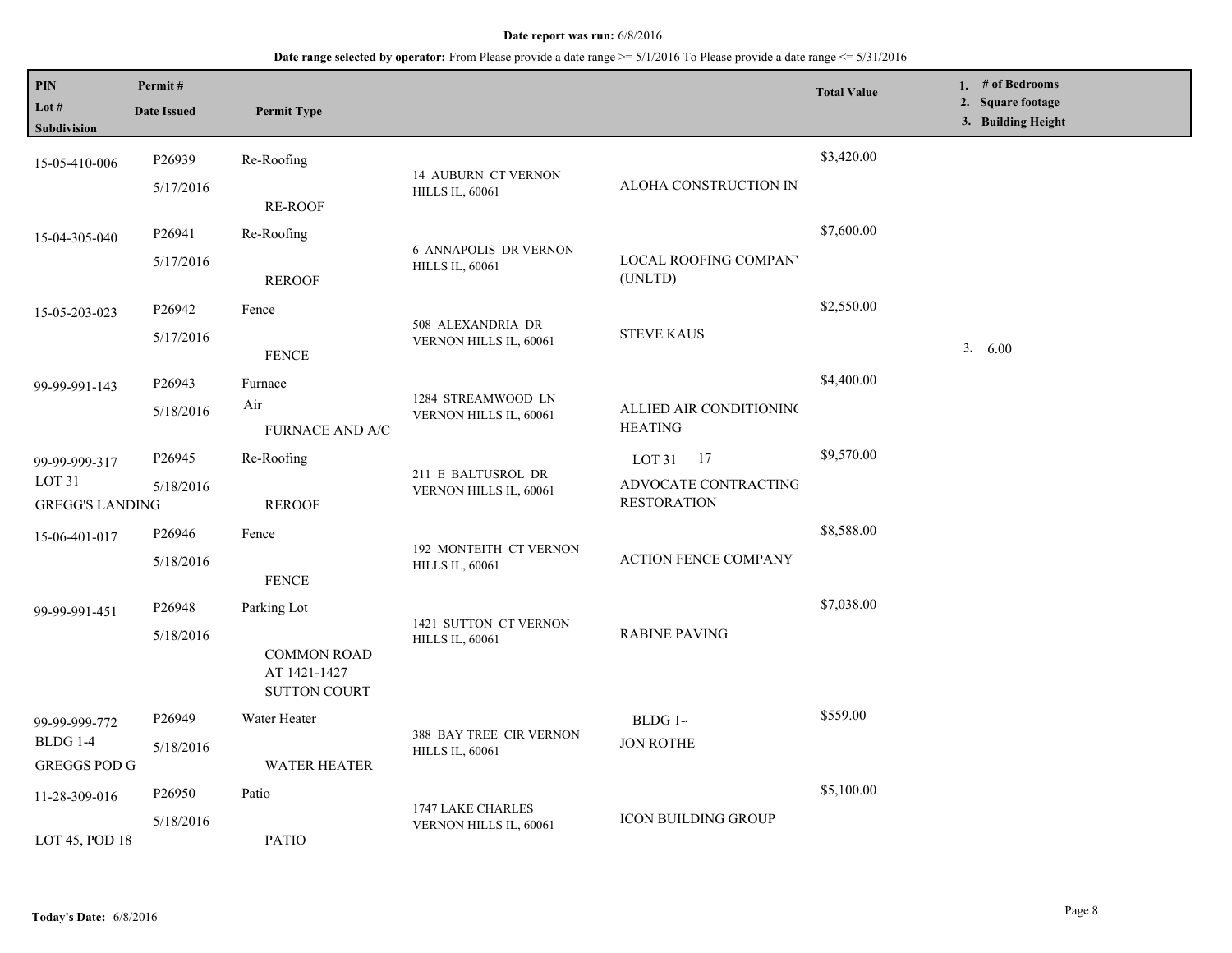| <b>PIN</b><br>Lot $#$<br><b>Subdivision</b>                        | Permit#<br><b>Date Issued</b>   | <b>Permit Type</b>                                                                  |                                                   |                                                         | <b>Total Value</b> | 1. # of Bedrooms<br>2. Square footage<br>3. Building Height |
|--------------------------------------------------------------------|---------------------------------|-------------------------------------------------------------------------------------|---------------------------------------------------|---------------------------------------------------------|--------------------|-------------------------------------------------------------|
| 15-04-104-014                                                      | P <sub>26951</sub><br>5/19/2016 | Re-Roofing                                                                          | 401 AURORA CT VERNON<br><b>HILLS IL, 60061</b>    | OMEGA CONTRACTING LLO                                   | \$7,144.00         |                                                             |
| 15-06-414-030                                                      | P <sub>26953</sub><br>5/19/2016 | <b>REROOF</b><br>Fence                                                              | 74 JANSEN LN VERNON<br><b>HILLS IL, 60061</b>     | <b>KEN SALVATORE</b>                                    | \$4,000.00         | 3.4.00                                                      |
| 15-08-109-011                                                      | P <sub>26955</sub><br>5/19/2016 | <b>FENCE</b><br>Sewer Repair                                                        | 309 GREENBRIER LN<br>VERNON HILLS IL, 60061       | DONE WITH PRIDE                                         | \$500.00           |                                                             |
| 15-07-209-004                                                      | P26956<br>5/20/2016             | <b>SEWER REPAIR</b><br>Re-Roofing                                                   | 1097 W ROYAL OAK DR                               | HOME EXTERIOR DECORAT                                   | \$8,120.00         |                                                             |
| 15-09-103-020                                                      | P26957                          | <b>REROOF</b><br>Re-Roofing                                                         | VERNON HILLS IL, 60061<br>107 DEERPATH DR VERNON  | MAC EXTERIORS LLC                                       | \$7,800.00         |                                                             |
| 15-08-218-009                                                      | 5/20/2016<br>P26958             | <b>REROOF</b><br>Re-Roofing                                                         | <b>HILLS IL, 60061</b><br>190 S SOUTHGATE DR      |                                                         | \$9,800.00         |                                                             |
| 11-32-301-016                                                      | 5/20/2016<br>P26960             | <b>REROOF</b><br>Fence                                                              | VERNON HILLS IL, 60061                            | MAC EXTERIORS LLC                                       | \$3,749.00         |                                                             |
|                                                                    | 5/20/2016<br>P26962             | <b>FENCE</b><br>Fence                                                               | 218 BRYANT PL VERNON<br><b>HILLS IL, 60061</b>    | LINK-N-WOOD FENCE CO, I                                 | \$4,138.00         | 3.<br>4.00                                                  |
| 15-06-410-021                                                      | 5/20/2016                       | <b>FENCE</b>                                                                        | 865 MARQUETTE CT<br>VERNON HILLS IL, 60061        | UNIVERSAL FENCE                                         |                    | 3. 6.00                                                     |
| 99-99-100-338<br>LOT <sub>51</sub><br><b>GREGG'S LANDING POD E</b> | P <sub>26963</sub><br>5/23/2016 | Air Conditioning<br>$\ensuremath{\mathsf{A}}\xspace/\ensuremath{\mathsf{C}}\xspace$ | 411 N WHITE DEER TRL<br>VERNON HILLS IL, 60061    | LOT $51$ E<br>ALLIED AIR CONDITIONING<br><b>HEATING</b> | \$5,600.00         |                                                             |
| 99-99-996-645<br>69<br>CENTENNIAL CROSSING                         | P26968<br>5/23/2016             | Re-Roofing<br>RE-ROOF                                                               | 272 E LASALLE ST VERNON<br><b>HILLS IL, 60061</b> | 69<br>TOTAL CONSTRUCTION<br>CONCEPTS (UNLTD)            | \$11,645.00        |                                                             |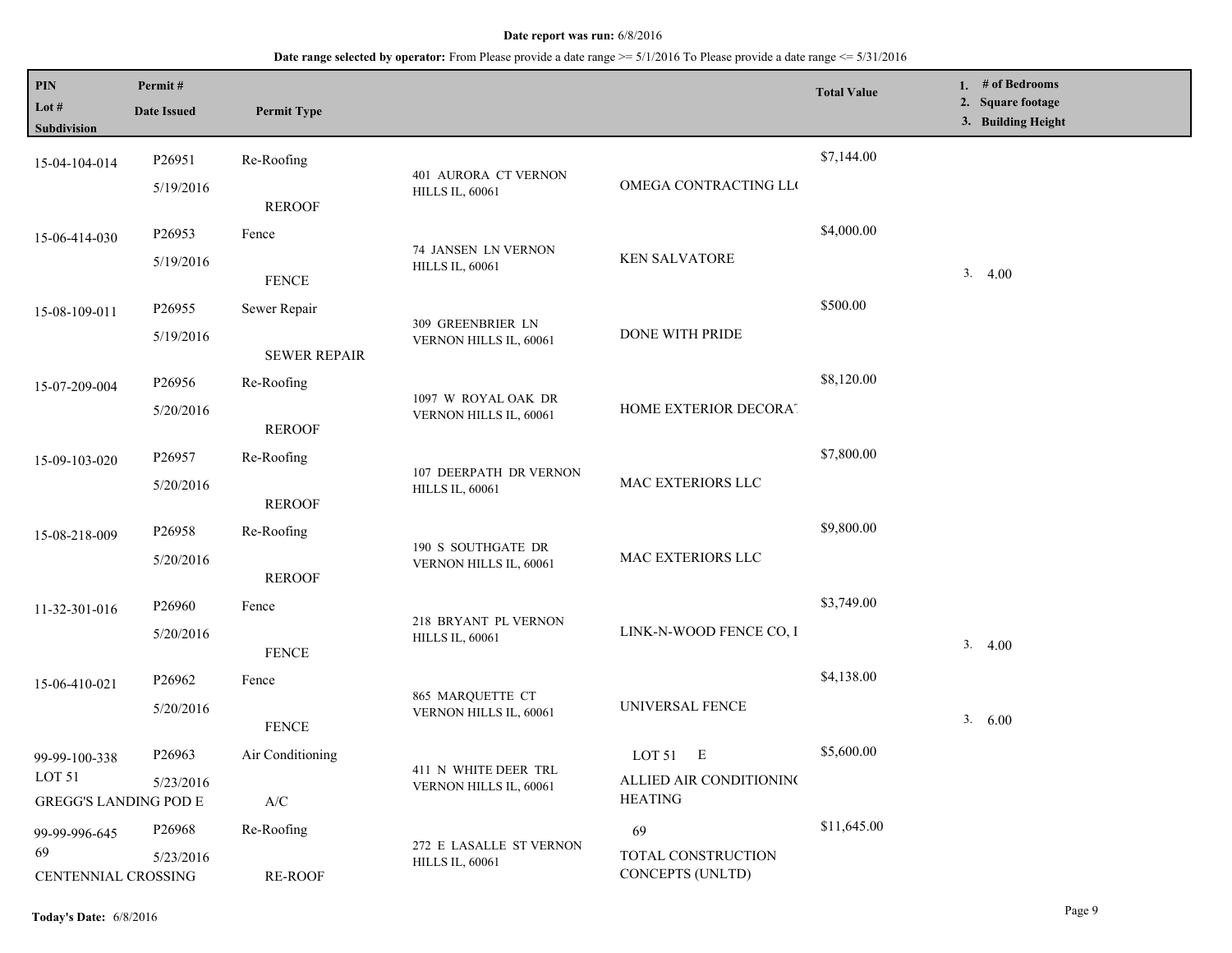| PIN<br>Lot #<br>Subdivision | Permit#<br><b>Date Issued</b>   | <b>Permit Type</b>                                 |                                                       |                                             | <b>Total Value</b> | 1. # of Bedrooms<br>2. Square footage<br>3. Building Height |
|-----------------------------|---------------------------------|----------------------------------------------------|-------------------------------------------------------|---------------------------------------------|--------------------|-------------------------------------------------------------|
| 15-09-103-014               | P26969<br>5/23/2016             | Re-Roofing<br><b>REROOF</b>                        | 15 LINDON LN VERNON<br><b>HILLS IL, 60061</b>         | COUNTRYSIDE ROOFING SI<br>& WINDOWS (UNLTD) | \$8,600.00         |                                                             |
| 15-04-307-002               | P26970<br>5/23/2016             | Fence<br><b>FENCE</b>                              | 3 BEDFORD DR VERNON<br><b>HILLS IL, 60061</b>         | <b>JULIA ESSARY</b>                         | \$2,910.00         | 3. 6.00                                                     |
| 15-05-414-000               | P26972<br>5/24/2016             | Fence<br><b>FENCE</b>                              | 5 MONTGOMERY LN<br>VERNON HILLS IL, 60061             | <b>JEFF SOMERS</b>                          | \$3,455.00         | 3.<br>6.00                                                  |
| 15-05-406-018               | P26973<br>5/24/2016             | Fence<br>${\tt FENCE}$                             | 201 ALEXANDRIA DR<br>VERNON HILLS IL, 60061           | <b>TOM HAMMING</b>                          | \$2,250.00         | 3.4.00                                                      |
| 15-04-105-013               | P26974<br>5/24/2016             | Driveway/Slab<br><b>REPLACE</b><br><b>DRIVEWAY</b> | 412 ELM TREE LN VERNON<br><b>HILLS IL, 60061</b>      | <b>ERNIE'S CONCRETE</b>                     | \$3,700.00         |                                                             |
| 15-05-405-033               | P26975<br>5/24/2016             | Re-Roofing<br><b>REROOF</b>                        | 242 ANNAPOLIS DR<br>VERNON HILLS IL, 60061            | ALOHA CONSTRUCTION IN                       | \$3,545.00         |                                                             |
| 15-08-207-016               | P26976<br>5/24/2016             | Re-Roofing<br><b>REROOF</b>                        | 41 MANCHESTER LN<br>VERNON HILLS IL, 60061            | ALOHA CONSTRUCTION IN                       | \$4,180.00         |                                                             |
| 15-08-207-016               | P26977<br>5/24/2016             | Siding/Soffit/Fascia<br><b>SIDING</b>              | 41 MANCHESTER LN<br>VERNON HILLS IL, 60061            | ALOHA CONSTRUCTION IN                       | \$7,395.00         |                                                             |
| 15-04-307-012               | P <sub>26978</sub><br>5/24/2016 | Fence<br><b>FENCE</b>                              | <b>4 CHEROKEE RD VERNON</b><br><b>HILLS IL, 60061</b> | JEFFERY & RANDI RALPH                       | \$1,600.00         | 3. 5.00                                                     |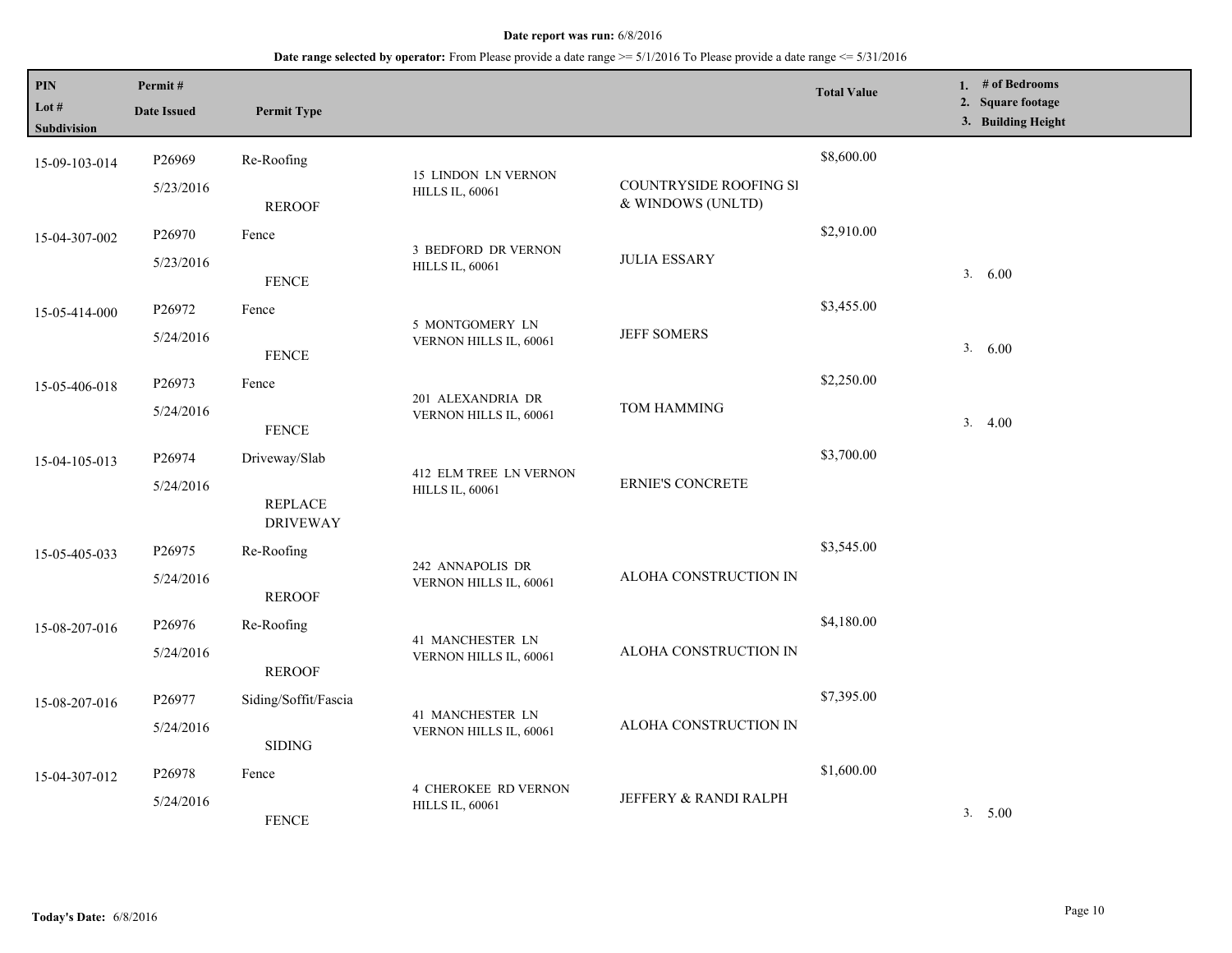| PIN<br>Lot #<br><b>Subdivision</b> | Permit#<br><b>Date Issued</b> | <b>Permit Type</b>             |                                                |                                         | <b>Total Value</b> | 1. # of Bedrooms<br>2. Square footage<br>3. Building Height |
|------------------------------------|-------------------------------|--------------------------------|------------------------------------------------|-----------------------------------------|--------------------|-------------------------------------------------------------|
| 11-29-208-004                      | P26980                        | Re-Roofing                     | 2083 N LAUREL VALLEY DR                        | EXTERIOR BUILDERS INC                   | \$10,785.00        |                                                             |
|                                    | 5/24/2016                     | <b>REROOF</b>                  | VERNON HILLS IL, 60061                         |                                         |                    |                                                             |
| 15-08-110-024                      | P26981                        | Sewer Repair                   | 323 WESTMORELAND DR                            |                                         | \$3,800.00         |                                                             |
|                                    | 5/25/2016                     | <b>SEWER REPAIR</b>            | VERNON HILLS IL, 60061                         | T & T WEIDNERS                          |                    |                                                             |
| 15-08-204-004                      | P26982                        | Patio                          | 33 MONTGOMERY LN                               |                                         | \$11,900.00        |                                                             |
|                                    | 5/25/2016                     | <b>PATIO</b>                   | VERNON HILLS IL, 60061                         | ARCHITERRA INC.                         |                    |                                                             |
| 11-32-407-048                      | P26984                        | Deck                           | 201 COLONY CT VERNON                           |                                         | \$10,000.00        |                                                             |
|                                    | 5/26/2016                     | Fence<br>DECK AND FENCE        | <b>HILLS IL, 60061</b>                         | ROMAN VODOVIZ                           |                    |                                                             |
| 99-99-992-714                      | P26985                        | Re-Roofing                     |                                                |                                         | \$9,345.00         |                                                             |
|                                    | 5/26/2016                     | <b>REROOF</b>                  | 245 W SYCAMORE ST<br>VERNON HILLS IL, 60061    | PETERSON ROOFING CO                     |                    |                                                             |
| 15-09-102-035                      | P26986                        | Patio                          |                                                |                                         | \$9,500.00         |                                                             |
|                                    | 5/26/2016                     | <b>PATIO</b>                   | 133 MIDWAY LN VERNON<br><b>HILLS IL, 60061</b> | <b>BLADE RUNNERS SERVICE</b>            |                    |                                                             |
| 99-99-992-690                      | P26987                        | Water Heater                   | 242 HARVEST CT VERNON                          |                                         | \$700.00           |                                                             |
|                                    | 5/26/2016                     | <b>WATER HEATER</b>            | <b>HILLS IL, 60061</b>                         | ALL STAR PLUMBING                       |                    |                                                             |
| 99-99-101-587                      | P26988                        | Lawn Sprinklers                | 1646 LAKE CHARLES                              |                                         | \$3,800.00         |                                                             |
| POD 18, LOT 25                     | 5/26/2016                     | <b>LAWN SPRINKLER</b>          | VERNON HILLS IL, 60061                         | D&D LANDSCAPE AND<br>SPRINKLER SERVICES |                    |                                                             |
| 15-04-102-015                      | P26990                        | Driveway/Slab                  |                                                |                                         | \$4,590.00         |                                                             |
|                                    | Sidewalk<br>5/27/2016         | <b>DRIVEWAY AND</b><br>WALKWAY | 12 MAYFLOWER RD<br>VERNON HILLS IL, 60061      | NORTH SHORE AGGREGAT                    |                    |                                                             |